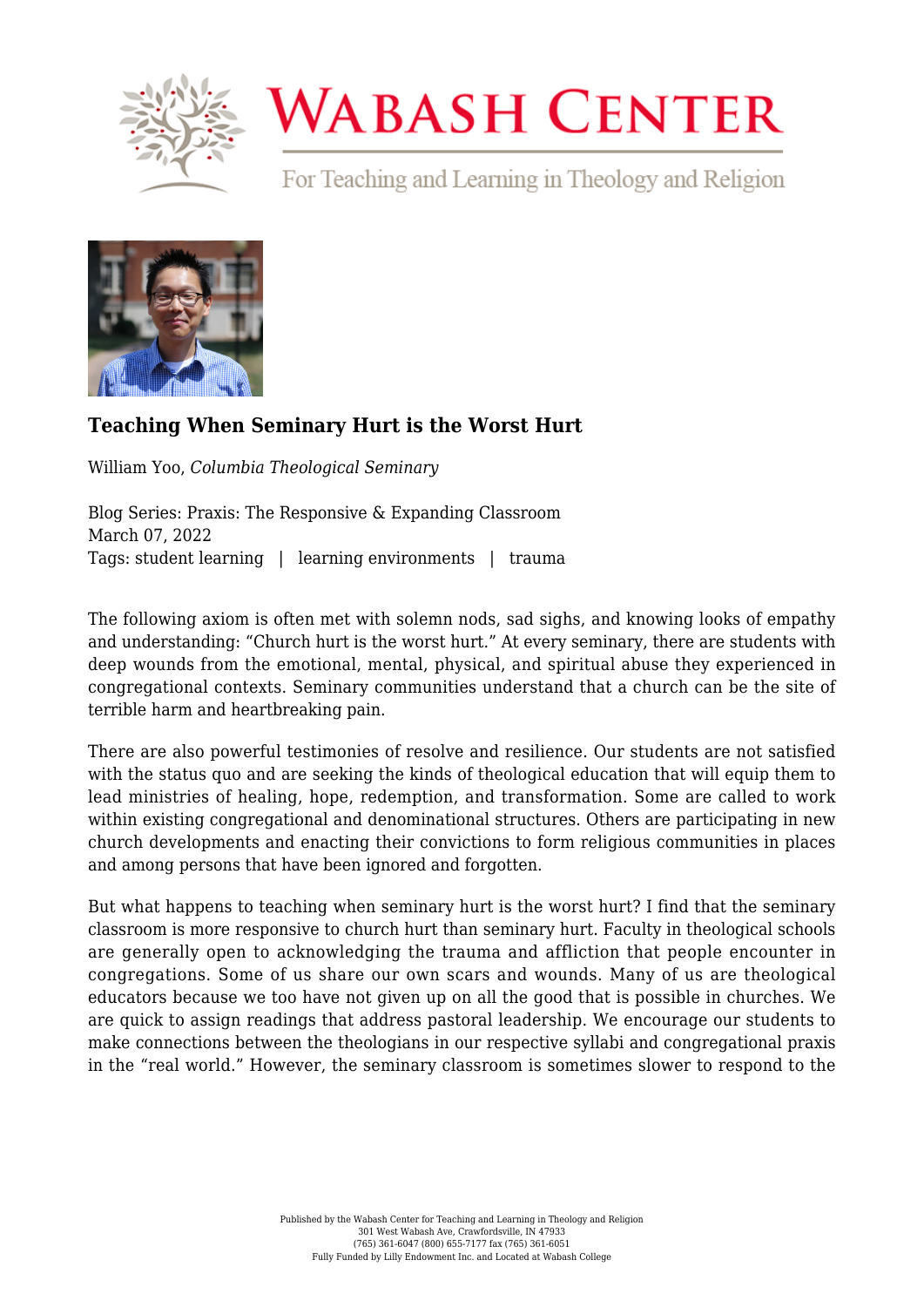harm and pain inflicted upon students within our own learning communities.

The remainder of this reflection focuses on three specific forms of seminary hurt that I have encountered in my classroom. The first results from a student harming another student with deleterious commentary that assails the dignity of persons within our learning community. My seminary is committed to the full inclusion of LGBTQIA+ persons in Christian leadership and society, but we also welcome students from religious communities that do not share our conviction. A few of these students have been outspoken in their opposition to our position and have utilized classroom discussions to express their disagreement. Other students are unfamiliar with queer theology and grapple with the practical implications of our commitment to LGBTQIA+ justice.

My approach to these instances of harm is to respond promptly and firmly with direct intervention. As a teacher, it is my responsibility to maintain a respectful learning environment. It is my role to hold my students accountable when public professions of their personal beliefs are hurtful. Even if the bulk of these interactions with students occur outside of the classroom in private conversations, there must also be a public acknowledgment of the harm done inside of the classroom.

The second form of seminary hurt is more difficult when I encounter it in my classroom. How do I respond when my colleagues harm students? There are few secrets at a freestanding seminary like mine. With a smaller student population than the nearby high school and an entire faculty collegium that is the same size as a computer science department at some universities, my seminary inhabits an intimate and fraught ecosystem. When I teach about racism within the history of Christianity in the United States, there are occasions when my students discuss the racism they have experienced in other classrooms at the seminary. In doing so, they are rightly underscoring the pervasive realities of racism within Christian institutions today. Studying history is not just about the past, it is also about helping us better understand how the past reverberates in our present. But what is my responsibility to my students? When matters move beyond my classroom, I must navigate multiple layers of collegiality, mutuality, hierarchy, and power.

The third form of seminary hurt revolves around institutional decisions that harm students. My teaching often pivots to engage current events because I seek to be responsive to what is happening in the actual lives of my students. Sometimes, the events at hand deal with controversial matters in our seminary community. There has been confusion and anger when beloved colleagues are dismissed or depart because of arduous conditions. There has also been dismay and frustration regarding policies, procedures, and the pace of institutional change.

In my classroom, I have engaged the following challenge from my students: "What I have dealt with at this seminary is worse than what I have experienced in the church. Shouldn't the seminary be better than the church, or at least as good as the church?" In these moments, I wrestle with ambivalence. On the one hand, I am further motivated to grow as a teacher and determined to do better in my classroom. On the other hand, I know that participating in